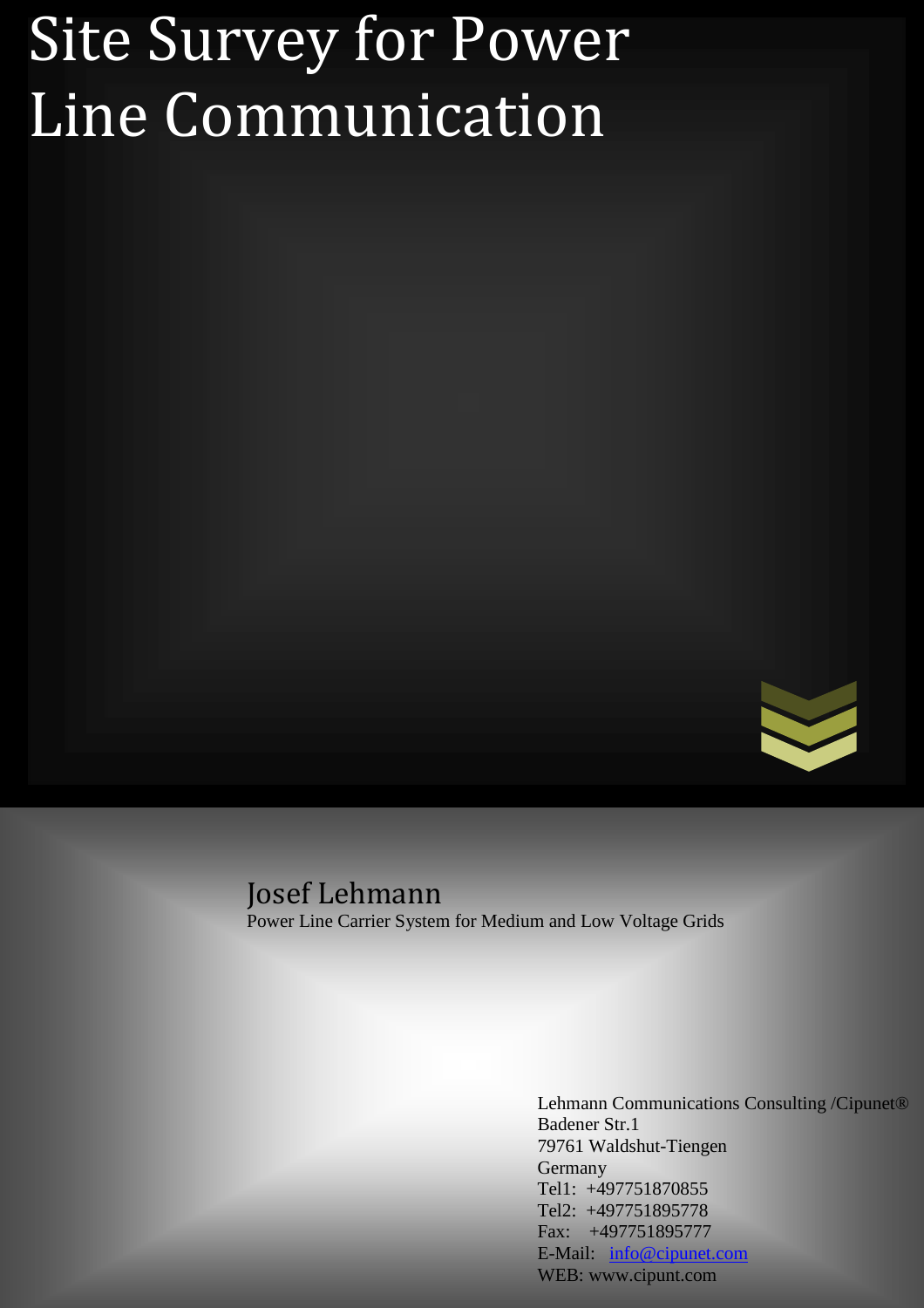

# **Site Survey for Power Line Communication**

## **Objective:**

Objective of the site survey in the medium and low voltage network is meant to evaluate the intrinsic communication parameters of the grid.

More than two decades of the accumulated experience in performing such surveys worldwide has provided sufficient evidence that not every line nor network is fit for either narrowband or broadband PLC applications. It is well known that it is possible to calculate communication parameters of the line or the grid. However, lack of the data about the current state and condition of the line or network makes the calculationbased decision about the potential of the network unreliable and risky. On the contrary, once undertaken, the data evaluated of the current network grants sufficient and reliable evidence to support the findings of whether the line or the grid

is fit to be used for the intended communication purposes.

The survey:

- indicates the condition of the line or grid in order to improve its communication performance.
- and its results and recommendation are unbiased and therefore independent from the technology provider. However, where the technology provider is selected in advance the survey is conducted to identify the optimal use of the line, grid and associated devices and systems taking into account the specifics of the technology intended to use.
- with its findings, analysis and recommendation provides to the Company Management an invaluable insight into the feasibility of the line or grid usage as a communication medium.
- eliminates the need for expensive open-ended experiments resulting from the lack of the evidence to make a qualified decision to enter into the full-scale system installation. There are several identified cases where survey has not been done prior to the system installation, and where suitability of the network or some of its components have been identified during the contract execution.
- eliminates the necessity to create several small-scale installations to gain the experience and evidence selecting the communication technology provider.
- provides hard evidence to the utility to make the right decision selecting the communication technology, appropriate to satisfy its needs communicating for an effective and cost efficient network management.
- establishes the potential of a line or a network to be offered to a third party for using in applications requiring broadband communication.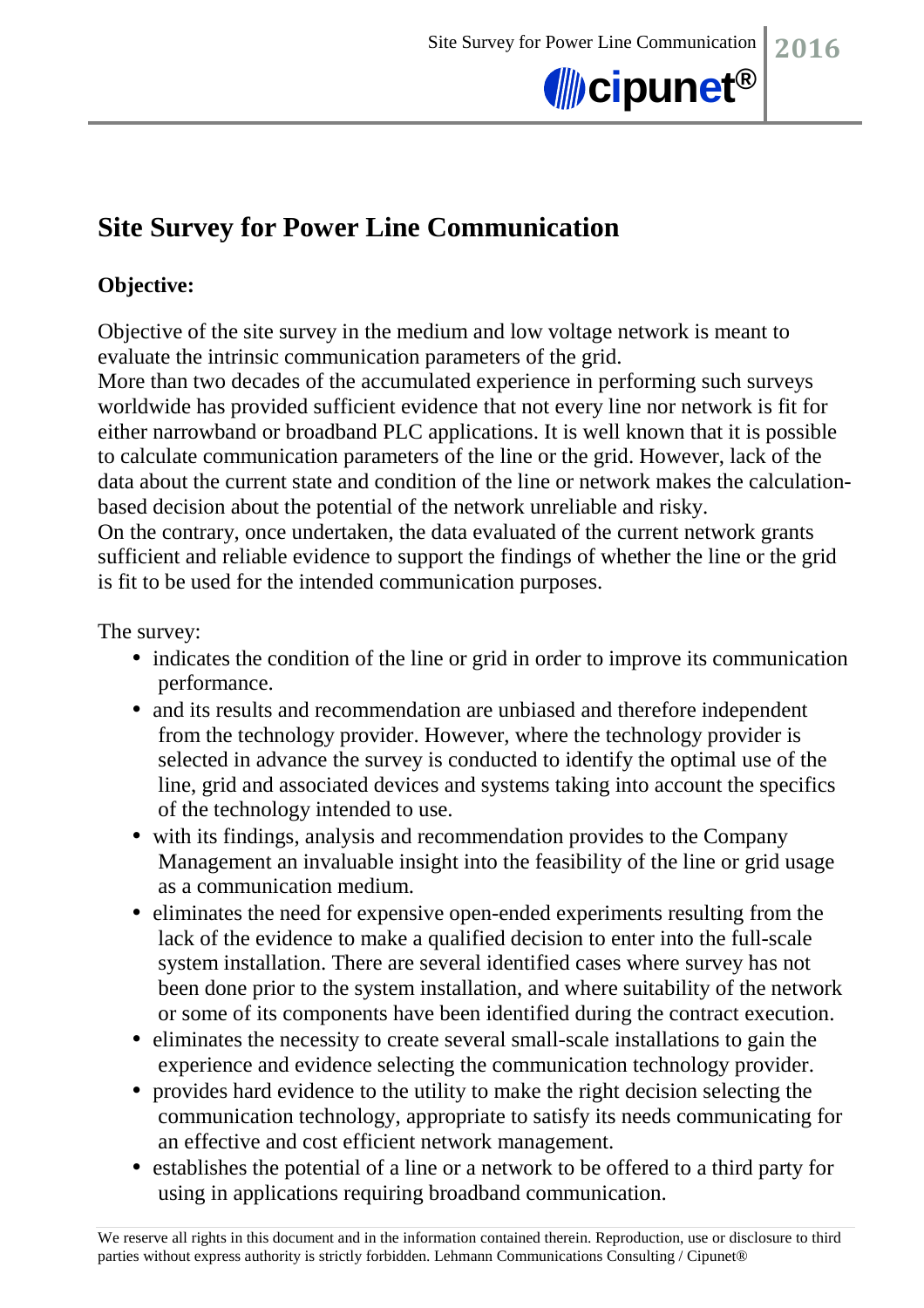

- generates an opportunity for the Network Operator to set up the business case and accurate investment planning based on hard evidence.
- enables an unbiased selection of the most appropriate communication technology provider.

#### **What is required for a survey?**

To execute the line or the network survey one should differentiate the specifics of the line and the network. For low voltage mains, only basic preparation work is required.

- 1. Proper actual network documentation
- 2. Guarantied undisturbed access to the selected measurement points.

Surveys in the medium voltage grid are more challenging. It is required that the Network Operator prepares the network for the survey and provides full support to the survey team such as:

- 1. Providing an up to date single line diagram for the network under consideration, including
	- a. Identified overhead line segments and cable segments
	- b. Length of each line segments
	- c. Identified cable joints if known
	- d. Cable type used with the cross section details
	- e. Location of normally open points in the distribution network
	- f. Voltage level
	- g. Type of the network neutral point earthing
		- i. Solid
		- ii. Over earthing resistor and the value of the resistor
		- iii. Compensated
		- iv. Combined form the above with the details of the control scheme and its time settings
	- h. Substation and switchgear layout and the details of the switchgear earthing and cable sheet earthing.
- 2. Installation of the coupling devices at the measurement points in the network that will be selected and supplied by the surveillance company.
- 3. Unrestricted and undisturbed access to the measurement points during the measurement period.
- 4. Person trained and authorized to perform device switching operations and network reconfiguration.
- 5. Transport to site and to the agreed place of accommodation.
- 6. Fault isolation switching strategy for the network under consideration.